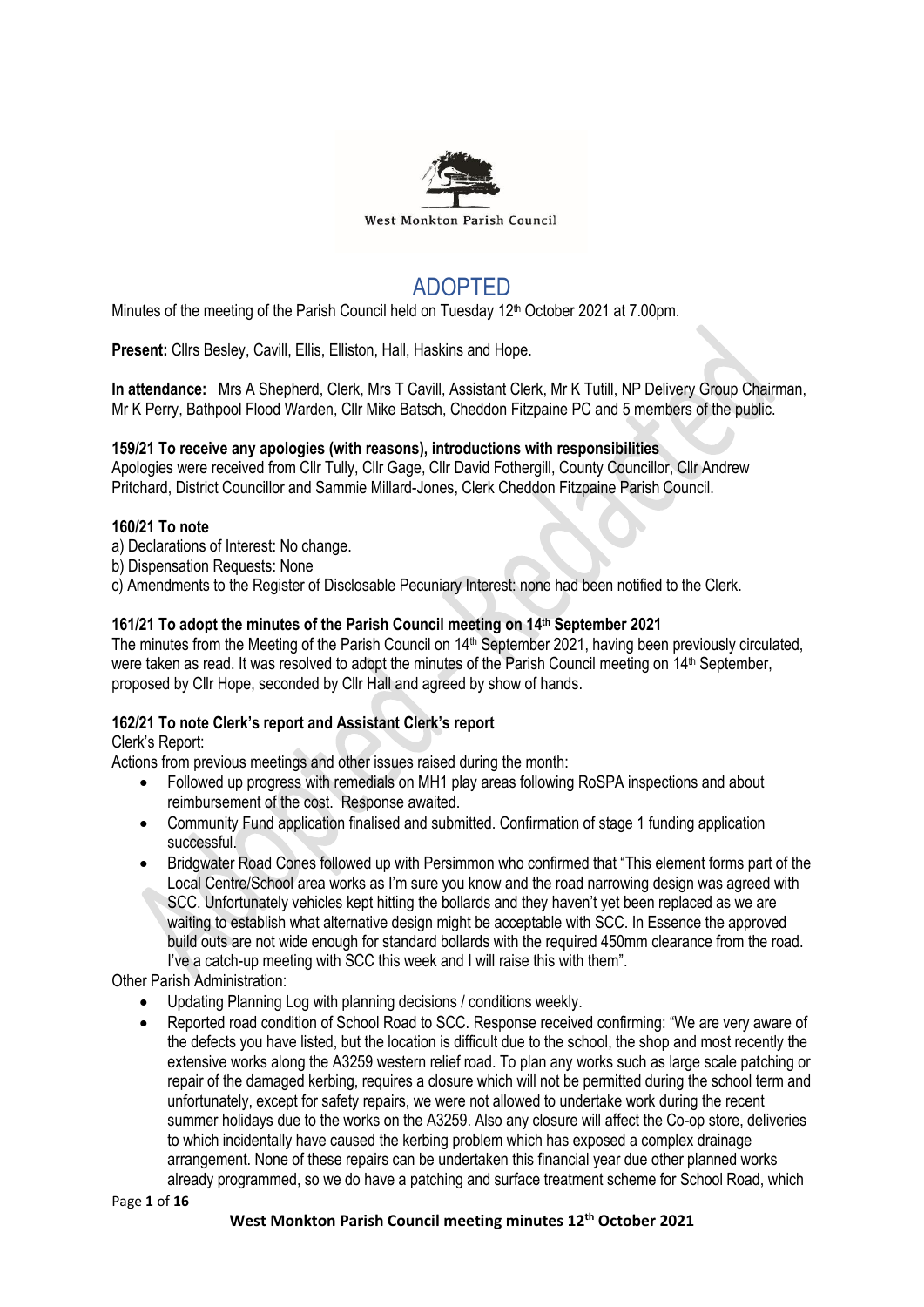will include the kerbing / drainage repairs works next financial year. Until this time we will have to continue keeping the surface safe through reactive pothole repairs or small patching works. Until that time, if you become aware of any suspected safety defects, please use the on-line link below to report any problems".

- Followed up SCC re works at New Cross to install small drainage works. Response received confirming: "This scheme has just been submitted to our contractors in the hope that it can be included in this year's list of programmed works. Unfortunately our contractors are still working through delayed schemes from last year resulting from Covid-19 and together with staff shortages, this is having an big impact on the smaller non-urgent improvement schemes, such as this one in Gotton. When I get a programmed date for this scheme, I will contact Mr Jelley with the update".
- Report of hedge needing cutting on Mead Way again, SWT responsibility reported accordingly. Information also included in next Village News edition reminding people to cut their hedges where they grow onto a pathway.
- Aginhills resident has been in contact requesting confirmation of who is responsible for cutting the grass verges along the WRR. Contacted Persimmon as not yet adopted. Response awaited.
- Pooling of water at Yallands Hill at entrance with Country Park / ROW reported to SCC Highways.
- Report of overgrown hedges and dead trees in the Farriers Green Park boundary reported to SWT who have confirmed that the hedge will be cut and trees investigated in September following up, SWT confirmed that Farriers Green is on our autumn schedule, which we have started to implement this week. All the hedges and footpaths will be cut in the next few weeks.
- Followed up agreement of locations for SID with SCC Traffic Management
- Bus shelter at Hankridge Farm has been removed, perch seat remains.
- Responded to Wessex Water following their email about the MH1 attenuation ponds raising the Parish Councils concerns. Response received: Thank you for your email, your concerns have been noted and will be highlighted to our local inspector on his return from leave. At this time due to the extent of the adoption process and the different stages each phase are at they will all need investigating in their own rights. We can ask the inspector to complete checks on the areas and provide us with a full report on whether he believes the site is working correctly, however this will not be a quick process and will need to be completed in conjunction with working with the developer. Should you be able to provide more information on the area's you have immediate concerns about we can work from there. Also should you have any further details you feel may aid us in moving these sites forward or may be of interest please feel free to forward them to our Wessex Water Development West Team.
- Monkton Matters website final tweaks and launch.
- WM Liaison Meeting arrangements, agenda and actions.
- Amended allotment tenancy agreement for 2022 to include reference to bonfires, on agenda for approval.
- CP Management Group meeting and actions including drafting MOU to seek legal advice on.
- Interview arrangements for Assistant Clerk 2 / Community Development Officer and gathering references.
- Coombe flooding, emailed FWAG as suggested by the Environment Agency, response awaited.
- Junior sports pitch enquiries with SCC and West Monkton Primary School.

BACH:

- Amended utilities agreement received from School for approval.
- PPS / PPL Annual Review
- Welcome Screen back on and updated with new classes and information about Monkton Matters website.
- Next Committee Meeting to take place on 19th October at 7pm.

Meetings last month:

1st September – LGR – SCC/Clerks Forum

7th September – WM Liaison Meeting

7th September – Planning Committee Meeting

- 8th September Virtual meeting with Wellers Hedleys regarding CP Lease
- 9th September Parish Surgery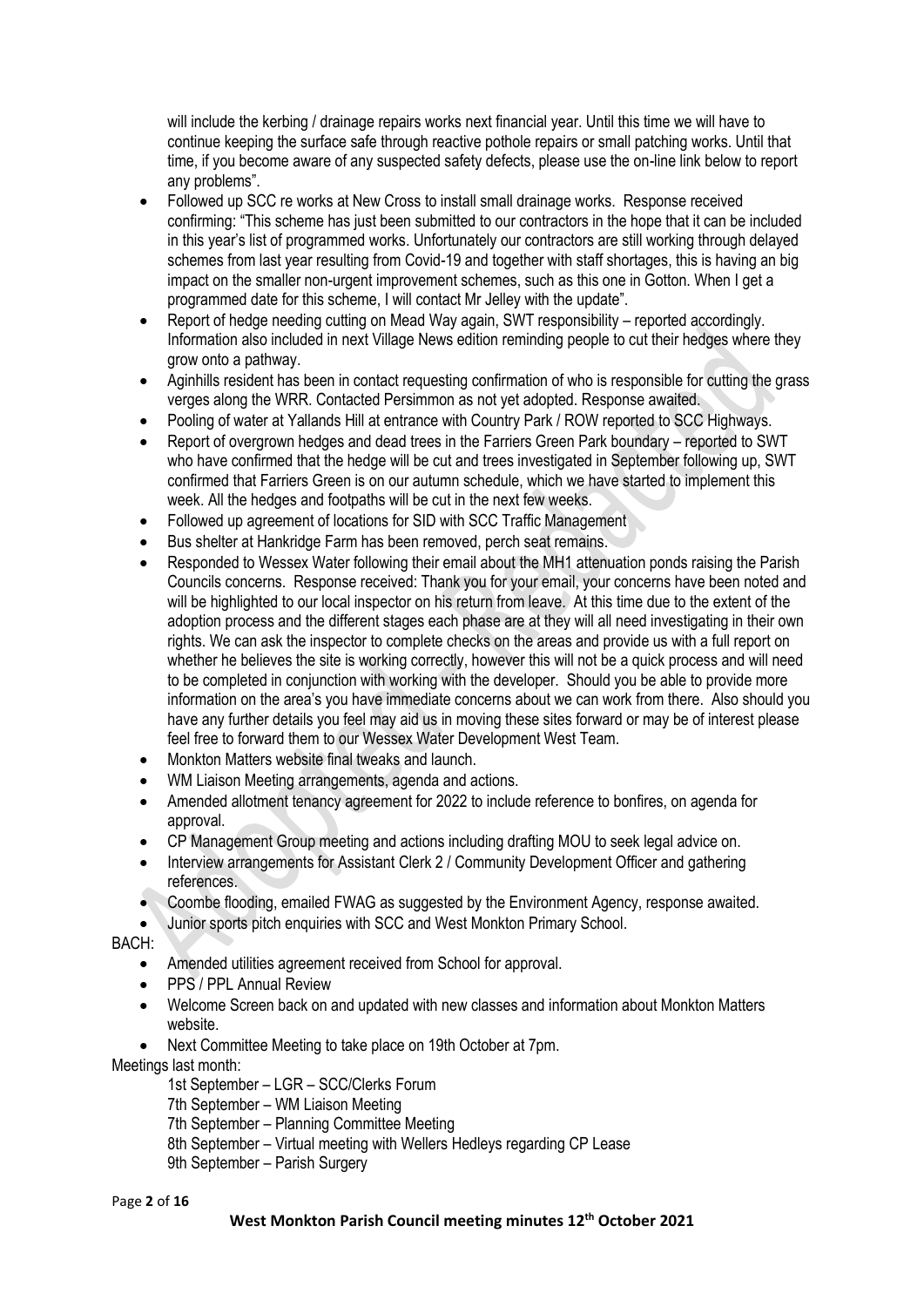9th September – SALC Clerks Forum

13th September – SCC Highways meeting

14th September – Parish Council Meeting

15th September – LGR – SCC/Clerks Forum

21st September – CP Management Group Meeting

24th September – SLCC Branch Meeting

28th September – CCS Safeguarding Training

29th September – Assistant Clerk / Community Development Officer Interviews

## Meetings this month:

4th October – Agenda run through 5th October – WM Liaison Meeting 5th October – Planning Committee Meeting 7th October – Somerset Unitary Town and Parish Council Conference 7th October – A358 Dualling Scheme Community Forum 7th October – SWP Briefing 11th October – SCC Highways Meeting 12th October – Parish Council Meeting 13th October – LGR – SCC/ Clerks Forum 22nd October – Audit Working Party Meeting 26th October – Parish Council Away Day 27th October – LGR – SCC /Clerks Forum 28th / 29th October – Annual Leave

Assistant Clerk's Report

- Actioned decisions made by Council.
- Attended virtual and actual meetings: Cheddon Fitzpaine PC, WM Liaison, SCC Highways, SCC LGR, Parish Surgery (last one).
- Ongoing dialogue regarding CP Management Group/delivery of CP Grant scheme.
- Distribution of newsletters ref corona virus pandemic.
- Parish administration
	- o Painting at St Quintin's play area. Enquiry as to next scheduled refurbishment SWT advise it will be 2023/2024. Martin Davies (SWT) suggests Probation Services may be able to do the painting – I've asked that the metal railings are included. Waiting to hear from Martin. Update requested 27th Sept 2021.
	- $\circ$  Opus energy- estimated invoice received for box at Brittons Ash Green ordered keys from Fisher and Co to gain access to read meter. Box inspected by Richard of John Marchant Electricians – there is no meter in the box, the box is fully equipped for outside event lighting. Sent John Marchant letter plus photos of box and its surroundings to Opus. After phone call to Amy, (total 9 calls) they have registered our complaint and will investigate. Two further calls received chasing payment. Invoice will not be paid, wrongly issued and attributed to WMPC.
- Neighbourhood Plan: Confirmation from A Rhodes that Habitat Regulation Assessment (HRA) and Strategic Environmental Assessment (SEA) are complete and Revised NP can now be submitted for Regulation 16.
- CIL projects:
	- o Safer route to school at CP ongoing.
- Planning
	- $\circ$  Applications forwarded and powerpoint presentations prepared. Check applications for compliance with NP. Request extensions to consultation period when required.
- Climate change
	- $\circ$  On-going with B Turner.
	- $\circ$  Wildflower seed Initiative, ongoing, expecting invoice from M Elm for plant packs distributed and contribution to vouchers. Bethan has purchased decorative ribbon and cups. Competition results published, prizegiving 2nd Oct.
	- o Hi viz vest handout and Bike marking on 9th Oct.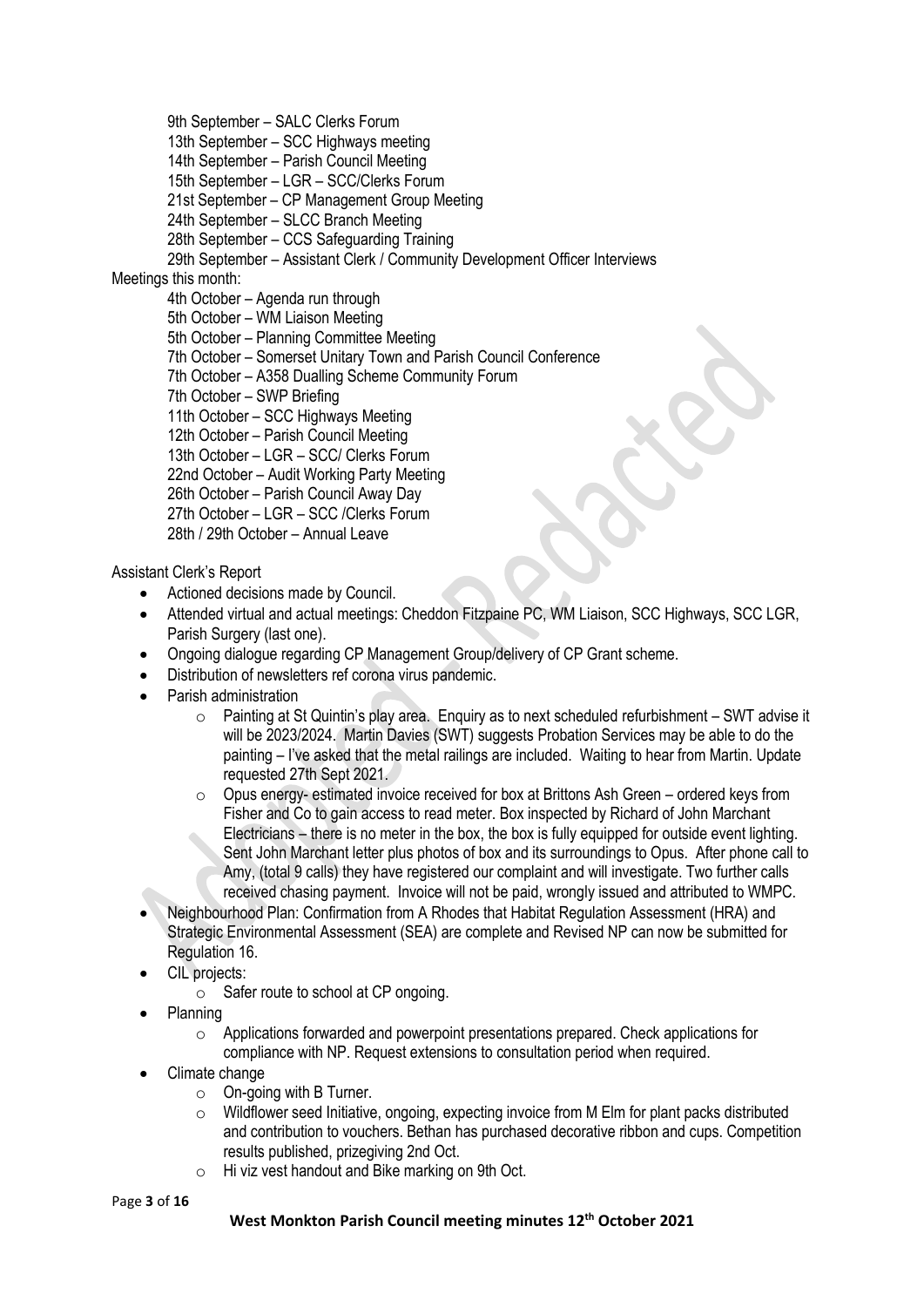- Finance / Audit Working Party
	- o Availability of Grants given breathing space by Bethan on community FB pages.
	- o Grant application received by Scouts will be considered at next AWP meeting 22nd Oct.

## **163/21 Feedback from meeting with SCC Highways on 11th October 2021**

Cllr Besley reported that the 20 mph / weight restriction signs / works are complete and that a large vehicle activated SID is to be placed in the Merry Monk area on the grass verge. Enforcement action by the police cannot take place for 3 months.

SCC have data on the volume and speed of traffic prior to the works and will carry out further recording shortly and share the records with the PC.

SCC are in dialogue with Persimmon about old A3259 traffic calming, the details that have been submitted by Persimmon are not sufficient and more information has been requested before the proposals are given consideration.

The addition of a raised table and zebra crossing at Yallands Hill could be discussed with Persimmon for inclusion. SCC suggested that the PC consider offering a financial contribution for this extra measure. It was agreed in principle that the PC would make a financial contribution to enable the inclusion of a raised table and liaise with Persimmon. Proposed by Cllr Hall, seconded by Cllr Cavill and agreed by show of hands. The Creech Castle work is proceeding well and to plan.

The land upon which the obscured Milton Hill roundabout signage is located is believed to be in the ownership of Persimmon. Persimmon are checking with their land department.

The use of Milton Hill rather than Yallands Hill by vehicles was discussed but SCC confirmed that it is difficult to find a solution without there being consequences at other locations.

A further meeting with SCC Highways to be scheduled to take place in 8 weeks' time when data collected on speed of vehicles by SCC will be available.

Cllr Besley confirmed that a summary of the meeting had been added to Facebook, Clerk to add summary to Monkton Matters.

#### **164/21 SCC Report from Cllr D Fothergill**

Cllr Fothergill sent his apologies in advance of the meeting but sent the following report:

Coronavirus infection rates: As of 30th September, the number of confirmed Covid cases in Somerset was 42,800 (26.6% up from 33,812 on 29th August) and the number of Covid-attributed deaths 839. The rate per 100,000 stands at 320.2 (459.1) for Somerset with Mendip at 379.8 (358.2), Sedgemoor at 292.3 (673.0), South Somerset 298.2 (410.5) and SW&T at 321.7 (417.1). The number of total deaths across the County is currently 15% below the 5-year average and the latest R-value for Somerset is between 0.7 and 0.9.

Infection rates in Somerset continue to be high. It is therefore important even for those who have had both jabs to remember to observe Social Distancing and to Ventilate indoor areas at all times.

Somerset Coronavirus Support Helpline: A single phone number continues to be available for anyone in Somerset who needs Coronavirus-related support. 0300 790 6275, is open seven days a week from 8am to 6pm. Vaccination programmes roll-out: Somerset continues to have one of the highest vaccination rates in the country with the latest figures showing over 95% of the adult population having had one dose of vaccine and 90.2% having had both doses. Work is now focusing on Children aged 12-15 years old via the school's immunization service and the third booster jab which is due 6 months after the second.

Local Government Reorganisation: Following the Secretary of State for Housing, Communities and Local Government (MHCLG) decision to support the move to a single Unitary Council across Somerset the transition programme, lead teams and governance structure have been agreed by the five current Councils. On 17th September the Councils responded to the Governments request to look at possible ward boundary changes with a maximum of 85 Unitary Councillors being elected. Whilst a number of options were presented it was almost universally felt that these gave sub-optimal outcomes at such an important stage. A cross-party and crossauthority request was therefore also submitted requesting more time, more flexibility in the warding parameters and involvement of the Local Govt Boundary Commission ahead of a Unitary election. It is still expected that statutory orders will be laid before Parliament in the late Autumn and a vesting date of the new authority as April 2023.

Somerset LGR Conference: The first Town, Parish and City conference focussing on Local Government Reorganisation in Somerset is due to take place on 7th October with over 100 different Councils already signed up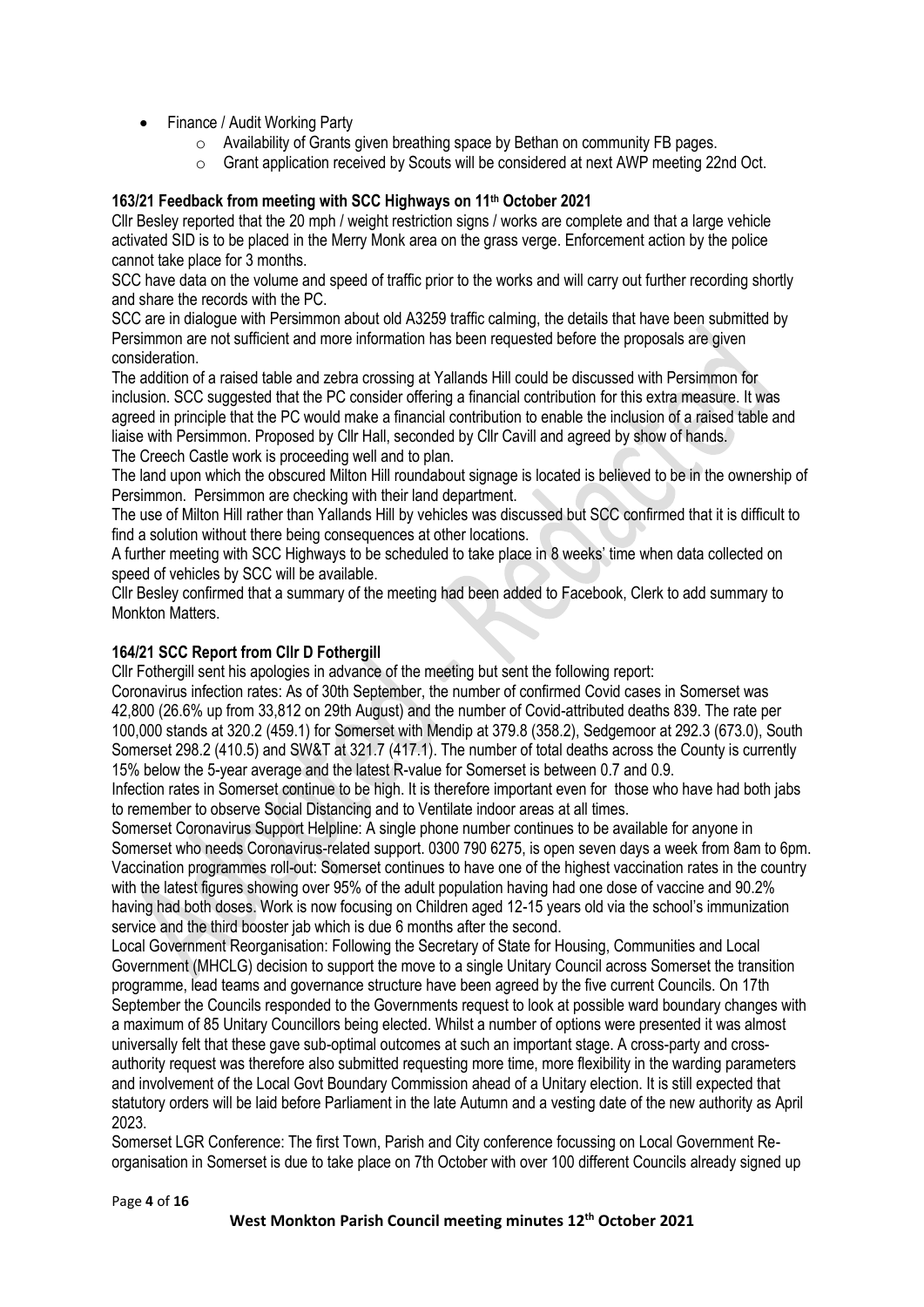to attend. The one-day conference will give Councils the opportunity to hear first-hand the transition programme and input their own thought on how the move to a Unitary structure could develop.

Somerset Youth Parliament: Somerset's Youth Parliament is seeking nominations from young people aged 11 to 18 wishing to become a Member of Youth Parliament (MYP). Nationally, over 300 elected representatives work with central and local government to make sure young people's voices are heard. Supported by Somerset County Council, Somerset MYPs campaign on a range of issues, advise, represent, give grants and are consulted by decision makers. 11- to 18-year-olds who live in or attend school or college in Somerset can put themselves forward to be the county's next MYPs. To do this, they should complete a short online form available here www.somerset.gov.uk/myp by Friday 5 November. Elections and voting will take place in December 2021 with newly elected MYPs taking up office on 1 March 2022 and serving a two-year term.

Young People's views on climate change: 11 to 18-year-olds in Somerset are invited to attend two virtual events in October to help shape Somerset County Council's Climate Emergency Strategy. Somerset Youth Parliament is running two free sessions via Zoom on Monday 11 and Monday 18 October, 6.15pm to 8pm, to learn more about the county's plans, listen to key speakers including Rebecca Pow MP (Parliamentary Under Secretary of State at the Department for Environment, Food and Rural Affairs) and have an opportunity to ask questions and contribute their own thoughts and ideas. To book a place at one of the virtual events email Kate Darlington at: [kdarlington@somerset.gov.uk](mailto:kdarlington@somerset.gov.uk)

Applications for school places 2022: Foe all children moving from primary to secondary school, or middle to upper school, in September 2022 applications for secondary school places opened on 13th September 2021 and must be submitted before Sunday 31 October 2021. All children starting school for the first time in September 2022, as well as those moving between infant and junior or first and middle school applications must be submitted between Monday 27 September 2021 and Saturday 15 January 2022.

#### [www.somerset.gov.uk/admissions](http://www.somerset.gov.uk/admissions)

National Award (1): SCC has won a prestigious national award in recognition of its ground-breaking work in supporting the set-up microbusinesses. Leading local government publication the MJ awarded Somerset an achievement award in the Delivering Better Outcomes category, for its Community Micro-enterprise project. This supports Micro-providers who then provide help and support on the ground in local communities for people who need it.

National Award (2): Ann Adams, Service Manager at Somerset County Council's Support Services for Education (SSE), was a finalist in the outstanding lead governance professional category at the National Governance Association's (NGA) Outstanding Governance Awards 2021.The category recognises individuals leading and managing governance across several schools.

Clerk to add items of interest from the SCC report to Monkton Matters.

## **165/21 SW+T Council reports from Cllrs Cavill, Pritchard and Tully**

Apologies were received from Cllr Pritchard and Tully.

Cllr Cavill reported on the following:

Recycle More – roll out will take place in the area from November.

Local Government Reorganisation – In March 2021 a Working Group was established by SWT to discuss and develop recommendations for consideration by SWT Full Council in respect of the formation of Taunton Town Council. A Special Full Council has been arranged to take place on 19th October at 6.15pm to discuss options in relation to the formation of a Town Council. Two of the options being considered relate to the inclusion of the parishes that border the currently unparished area of Taunton in the community governance review.

The following actions were agreed by the Parish Council in relation to the options being considered by SWT:

- o A letter would be drafted to be sent to all SWT Councillors outlining the concerns about West Monkton being incorporated in the community governance reviewed to form Taunton Town Council. Clerk to develop and circulate a draft with a view to a final version being circulated to all SWT Councillors on Friday.
- $\circ$  If SWT decide at the Full Council meeting on 19<sup>th</sup> October to include West Monkton within the proposals, a mailshot is developed to be sent to all households in the Parish outlining the proposal and the consultation. The mailshot would include a summary of the consultation and details of an open evening for members of the public to attend. The cost of the mailshot was approved. Proposed by Cllr Besley, seconded by Cllr Elliston and agreed by show of hands.
- o Consider a press release, if appropriate.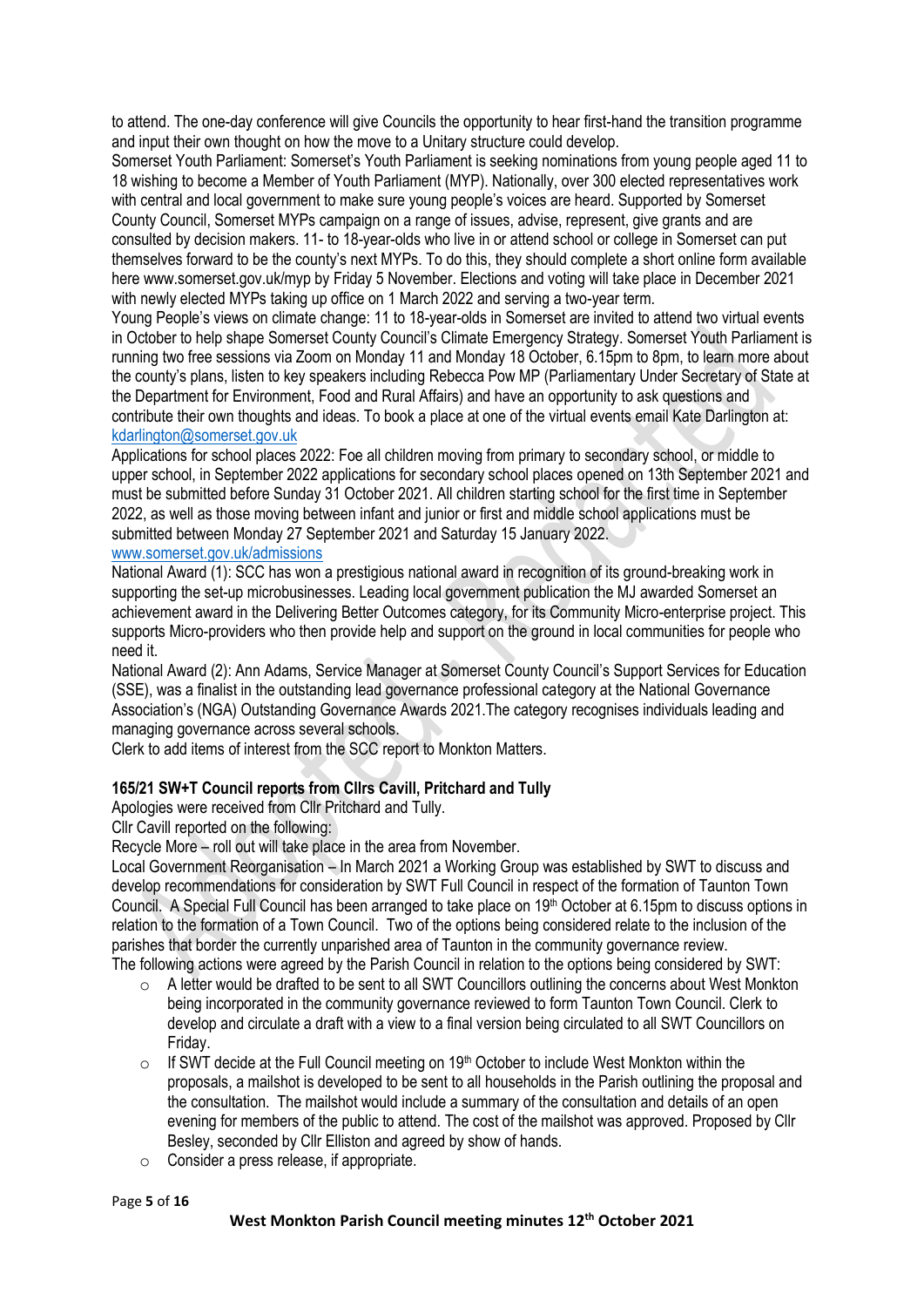#### *The agenda was adjourned*

#### **Public Question Time**

A member of the public raised congestion due to parked vehicles on Mead Way and asked the Parish Council to submit a request for a single yellow line on Mead Way.

A member of the public requested access to the SCC Highways data for the old A3259 and any further data that is collected in the future.

A member of the public requested clarification about who is accountable if the road infrastructure agreed with planning approval is not sufficient. Cllr Cavill confirmed that the developer is only accountable to deliver the agreed infrastructure.

A member of the public raised the proposed gateway feature on Mead Way and his concerns about the parking of vehicles on Mead Way making visibility / access difficult for vehicles turning into Mead Way from the A3259. The member of the public was concerned that the addition of a gateway feature may make the existing problem worse. Cllr Besley confirmed that the detailed designs of the proposed gateway is awaited from Persimmon.

A member of the public suggested that once the Creech Castle works are complete, there is an indication that work will commence on the Wickes roundabout and therefore traffic disruption affecting the Parish could continue. The member of the public also suggested that any consultation with parishioners about the Town Council proposals should include a public meeting / evening so that the proposals can be explained. Finally the member of the public confirmed that members of the community feel that the electronic signage on the WRR and A38 should refer to 'Monkton Heathfield' and not 'West Monkton' and that the sign turning left from the WRR doesn't mention Monkton Heathfield at all.

A member of the public who resides at the beginning of Milton Hill near the junction with the old A3259 expressed his concern that vehicles are using and turning into the road at high speeds and requested that bollards are added at the entrance to Milton Hill from the old A3259 to mirror those added at Greenway on the opposite site of the road. The impact of bollards was discussed and the view of SCC Highways was relayed; that an intervention on Milton Hill will have unintended consequences elsewhere.

#### **166/21 Planning**

**a) To consider recommendations from the WMPC Planning committee on applications received by 5 th October 2021 (listed on SW+T Council website); and to consider any others to date**

48/21/0049 Erection of a single storey extension to the front with construction of ramped access to front door at Musgraves Cottage, Blundells Lane, West Monkton

West Monkton supported the first application for the extension of this dwelling, and strongly supports this current application. The proposal is not detrimental in any way to the appearance of the building, in fact it is totally in keeping with it. The cottage is not visible at all from the highway and there are no footpaths nearby.

48/21/0055 Notification for prior approval for the installation of 1 No. 15-metre-high monopole supporting 6 No. antennas, 4 No. equipment cabinets and development works ancillary thereto on land at Yallands Hill, Monkton **Heathfield** 

• West Monkton Parish Council wishes to draw attention to the fact that the tall trees to the north of the site are within the curtilage of the houses in Meadway, and may have been planted as part of a landscape requirement of the Meadway development.

Clerk to submit a further request for single yellow lines to be added to Mead Way. Clerk to request a copy of the SCC data.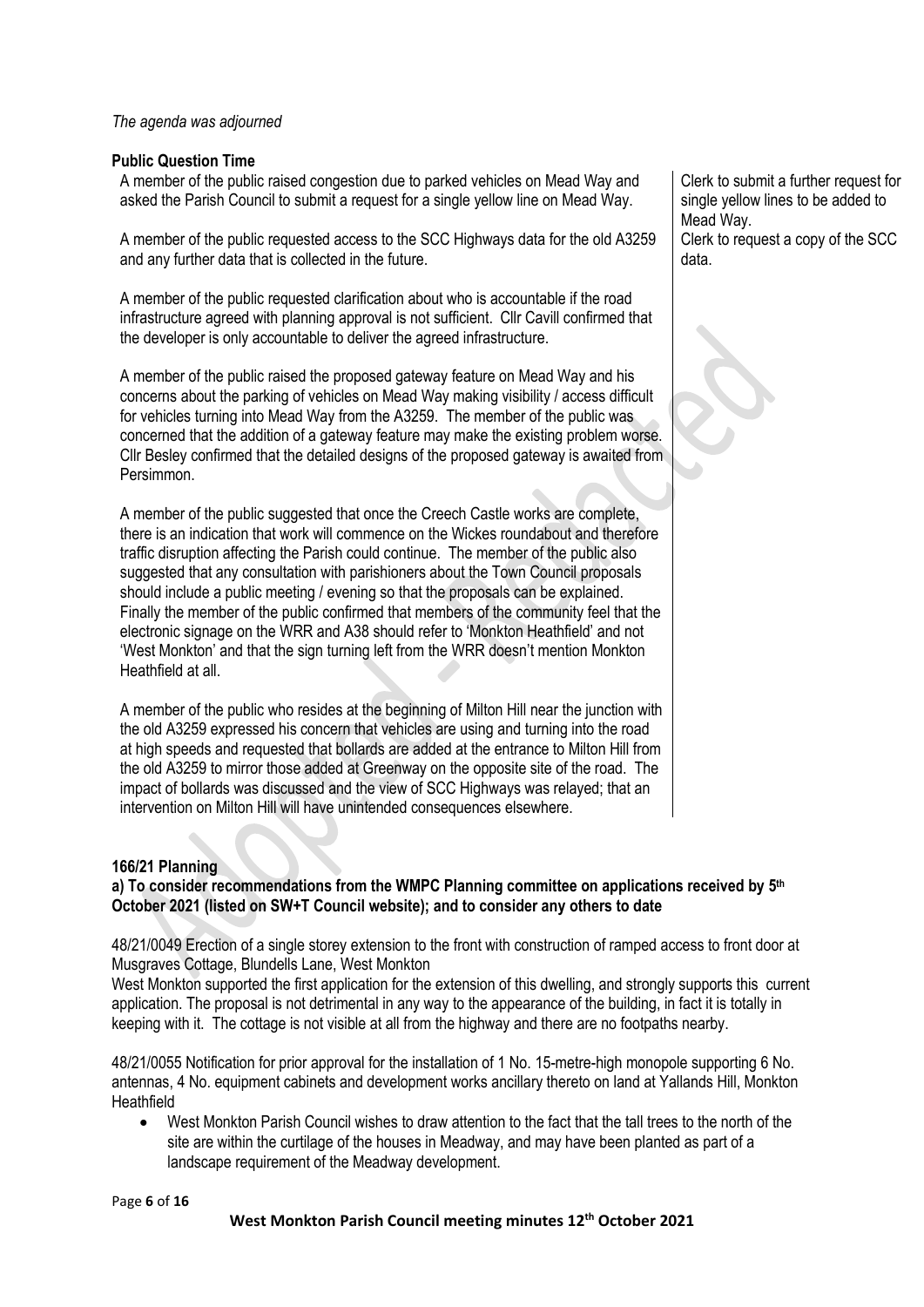• West Monkton Parish Council wishes to draw the attention of the Planning Authority to the following resolution made by West Monkton Parish Council in 2019. 'Although West Monkton Parish Council is not in a position to ban or allow 5G to go ahead in the Parish, it does not stop the Parish Council exercising caution in its endorsement of 5G until more evidence becomes available. Under the Precautionary Principle, the burden of proof rests with the telecoms industry to prove that 5G is not harmful to humans, animals and plants. West Monkton Parish Council has a social responsibility to protect the public and environment from exposure to harm from 5G wireless radiation. Until there is consensus amongst independent scientific advisory groups that 5G radiation does not pose threat of harm to humans, animals and plants, WMPC invokes the Precautionary Principle and does not endorse the rollout of 5G in the Parish'.

The following recommendations from the WMPC Planning Committee on 5<sup>th</sup> October were considered. It was resolved to approve the recommendations for submission, proposed by Cllr Besley, seconded by Cllr Hall and agreed by show of hands.

48/21/0059 Erection of a single storey extension to the side and erection of extension to garage (including raising of roof to construct first floor) with conversion of first floor into ancillary accommodation at 17 Hardys Road, Bathpool

Parish Council comments: West Monkton Parish Council supports the grant of this application; but wishes to make the following comments.

SWT Biodiversity checklist indicates that for roof work, it may be necessary to have a bat and nesting birds survey done. Between this house in Hardy's Road and the Bridgwater Road there are some mature trees. Local residents report sightings of bats in this area of the estate, and therefore West Monkton Parish Council suggest that an ecologist's survey should be carried out.

As a means to show net biodiversity gain, West Monkton Parish Council recommends installation of bird, bat and bee shelters in the extension work.

West Monkton and Cheddon Fitzpaine Neighbourhood Plan comments:

NP Policy R1 Dark Skies. External lighting should be downlit and warm white LED.

NP Policy R3 Flood attenuation. The area of roof will increase in this proposal therefore means of rainwater capture from the roof should be included – water butts, swale or other approved method.

48/21/0057 Various external alterations and erection of cycle stands at the former PC World, Hankridge Way, **Taunton** 

Parish Council comments: West Monkton Parish Council supports the grant of this application, with no further comments.

10/21/0026 Erection of additional garage to the front of Oak House, Greenway, Monkton Heathfield Parish Council comments: West Monkton Parish Council supports the grant of this application.

West Monkton Parish Council notes that, knowing the site, the drawing of the proposed third garage may not be to scale, and suggests that the outside wall of the proposed garage may be in front of the building line of the houses in Meadway.

It is assumed that the inclusion of the original drawing notes on the site drawing in the 'As proposed' is an error and the Parish Council suggests that confirmation is obtained. For the sake of clarity, West Monkton Parish Council would recommend that no trees are removed during the building of the proposed third garage and any addition planting should use UK bred plants and comply with the SCC Somerset Pollinator Action Plan. West Monkton Parish Council would suggest that materials used match the existing building.

The SWT Biodiversity check list indicates that when work is proposed involving roofs, there may be a need for an ecologists survey. It is known that bats forage in Greenway, and there are tall trees within in the curtilage of this dwelling. Therefore West Monkton Parish Council recommends that an ecology survey is carried out, and to ensure net biodiversity gain, Councillors may wish to recommend the installation of bat or bird boxes. The Parish Council also suggests the following comments on the West Monkton and Cheddon Fitzpaine Neighbourhood Plan (NP) policies:

NP Policy R1 Dark Skies: external lighting should be downlit and warm white LED

Page **7** of **16**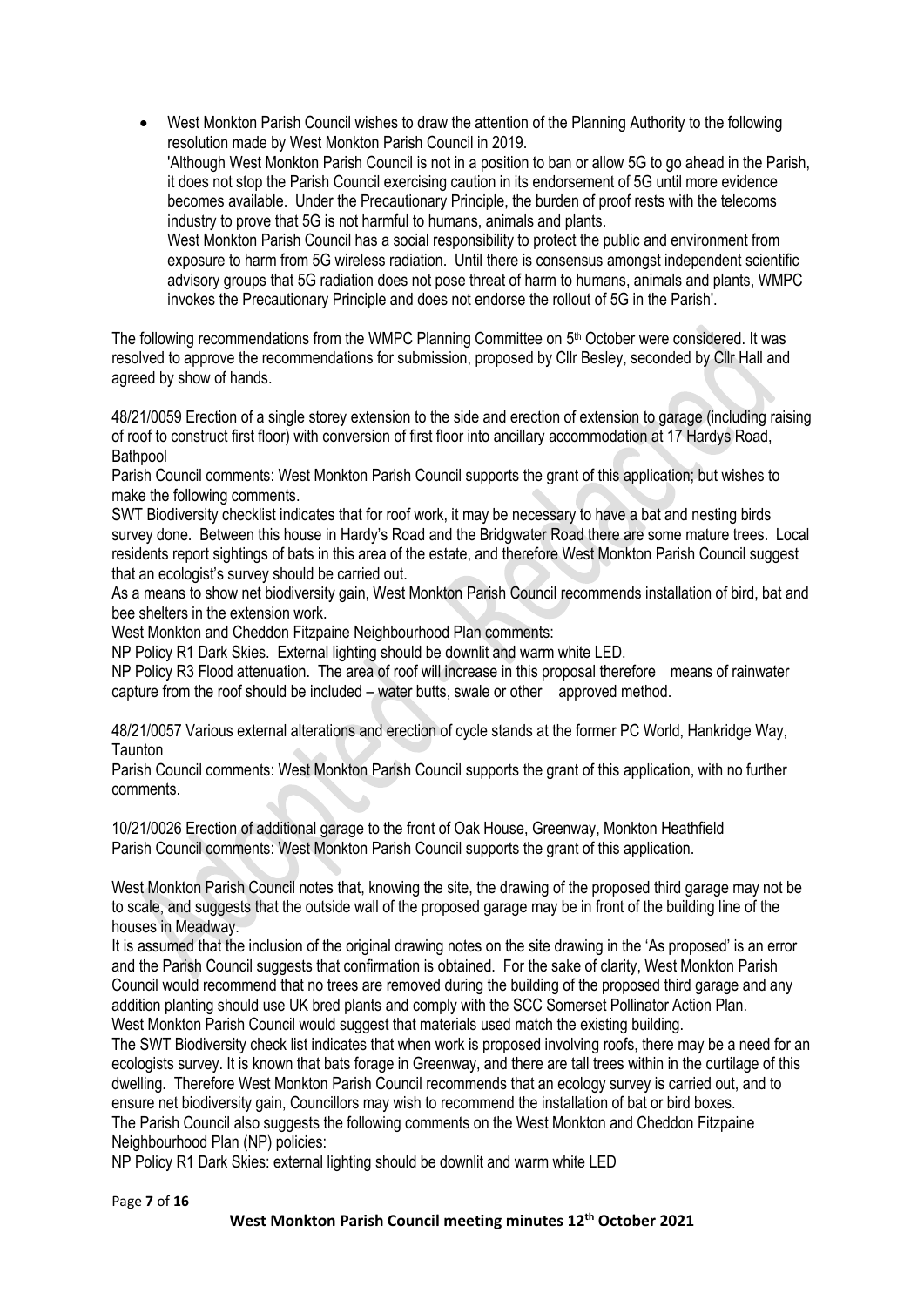NP Policy R3 Flood attenuation: the extra roof area will generate increased need for rainwater capture and installation of water butts or other rainwater capture method is recommended.

48/21/0062 Erection of a single storey extension to the rear with alterations to the roof of Walford Lodge, Bridgwater Road, West Monkton

West Monkton Parish Council: The Parish Council supports the grant of this application.

The Parish Council notes the Conservation report which states that the distance of the Lodge from the main building Walford House and the intervening landscape should be considered as neutral contributors to the overall significance of the front part of the Lodge as a listed building.

West Monkton Parish Council endorses the Bat Survey which has been done, also including nesting birds. The survey indicates that bats do not use the building for roosting and therefore bats would not be adversely affected by the proposed extension. No further measure or license is required by Natural England.

West Monkton Parish Council supports the lighting recommendations that were made in the survey (which largely correspond with West Monkton and Cheddon Fitzpaine Neighbourhood Plan (NP) Policy R1 Dark Skies, including the survey suggestion that the external lighting should be PIR.

West Monkton Parish Council endorses the suggestion to enhance biodiversity by the installation of a bat box in the trees on the boundary and a sparrow terrace on the north elevation of the new extension.

48/20/0056 Erection of a workshop for Bathpool Car Sales, Riverside, Area E, Bridgwater Road, Bathpool Current use is for car sales and car hand-washing. The proposal is to demolish the existing buildings and erect a metal clad building in the area closer to the main road, currently without any building on it and used for car washing.

Parish Council comments: West Monkton Parish Council objects to the grant of this application on the grounds that insufficient information has been provided and responses on the application form are incorrect (see acreage of site and numbers of employees).

The Parish Council notes that neither the application form nor any submitted report indicates how oil and other aspects of car workshop activities will be dealt with – no detail of oil waste storage/disposal or other waste storage/disposal. The surface of the site, known by the Parish Council looks to be largely porous, which raises questions about land contamination both in its current function and for the future proposed use of the site. Drainage from the site either currently or in the future is not explained, drainage into existing drainage systems raises the question of contamination and the potential for pollution owing to the proximity of the flood relief channel for the River Tone raises environmental concerns.

The dimensions of the proposed building are provided but no details of staff facilities have been included. Should the building be erected it is recommended that the building is insulated, and solar panels are installed on the roof to ensure well-being and adequate working conditions for the staff.

With reference to West Monkton and Cheddon Fitzpaine Neighbourhood Plan (NP) Policies:

NP policy R3 Flood attenuation; no details of rainwater capture from the roof are provided. Water attenuation is significant as the site lies adjacent to the R Tone flood relief channel.

With reference to NP Policy R1 Dark Skies, no information about internal lighting of the proposed building nor information about how the outside yard will be lit have been provided. In accordance with NP Policy R1 it is required that all lighting is LED (warm white) and down lit, so that bats in the area are not negatively impacted by the proposals.

No details are offered about demolition of the existing building which involves concrete, metal and various other materials. The potential for environmental contamination is clear and the Parish Council suggests the process should be monitored.

No information has been provided if any trees are to be removed when the new building is erected, trees in the location have an important screening role and potential foraging for bats and birds nesting sites. It is recommended that no trees are removed during the delivery of this application.

West Monkton Parish Council would wish to receive more details about the application before making any recommendations.

48/21/0054 Demolition of buildings adjoining eastern boundary, change of use and adaptation of remaining buildings for convenience store (use Class E) with ATM and childrens day nursery (use Class E) and erection of a single storey building for a pharmacy (use Class E) with provision of car and bicycle parking at the former Land Rover Garage, Bridgwater Road, Bathpool

Page **8** of **16**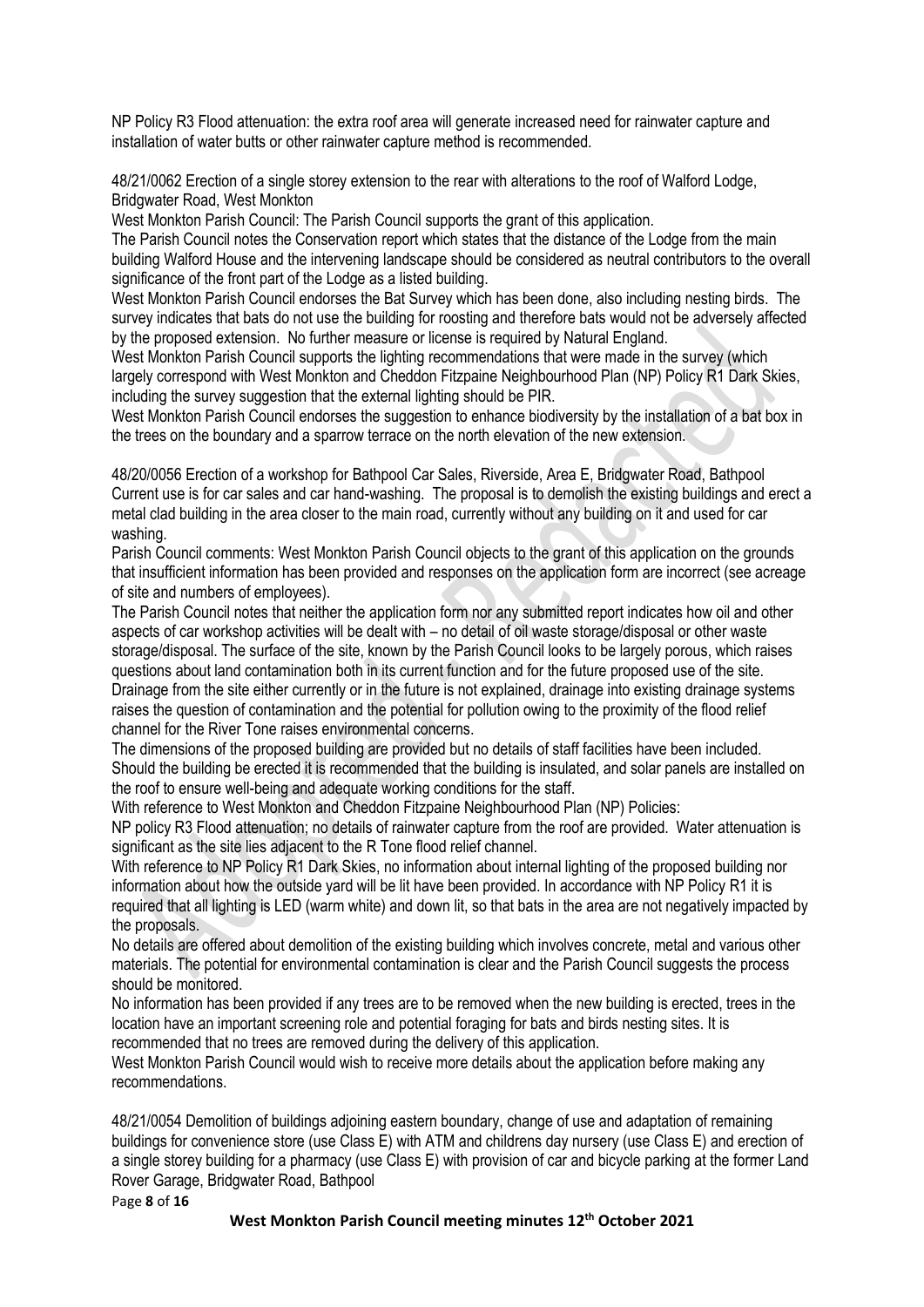Parish Council comment: Having already submitted comments on this application, West Monkton Parish Council wishes to make it clear that it supports the grant of this application.

## **b) To note that Planning decisions made are available on SW+T Council website filed under the application number**

Decisions noted.

## **167/21 MH developments**

## **a) Update;**

Clerk confirmed that the MH2 planning application expected to be submitted mid / late November. Clerk reported that an update had been received from Natural England in respect of the ragwort. Although the complaint was filed late an inspector did attend and met on site with Persimmon on Friday last week. A two week enforcement notice was issued. Work to remove ragwort has commenced this week. Persimmon have stated that they don't own all the land and therefore won't be clearing all of ragwort. Further call scheduled with Natural England towards the end of the week to let them know progress on the ground. Clerk confirmed that the advice from Natural England is to submit a complaint form as early as possible in May for further enforcement action to take place.

#### **b) ROSPA Inspections / Play Park Remedials**

Clerk confirmed that Persimmon confirmed at the Liaison Meeting that fencing around the pieces of equipment to be repaired / replaced was expected to be erected within 10 days.

Clerk to request an update from Persimmon.

#### **c) Hartnells Farm Development: Update**

No update.

#### **d) Feedback from WM Liaison Meeting on 5 th October**

Cllr Elliston agreed to attend the MH1 inspection with SWT / Persimmon on 25<sup>th</sup> October in Cllr Hope's absence. Clerk to send Cllr Elliston and Hope the up to date list of issues.

Clerk outlined the proposal put forward by Simon Fox at the Liaison meeting to have separate MH2 Liaison Meetings with attendance from the Developers / SCC Highways when required. Councillors were agreeable with the proposal.

#### **168/21Community Development Projects**

## **a) Assistant Clerk 2 / Community Development Officer Recruitment: Update**

Cllr Haskins confirmed that reference had been received back in respect of both candidates.

It was proposed by Cllr Hall, seconded by Cllr Haskins and agreed by show of hands that Kate Welsh would be offered the permanent position.

If the phase 2 community grant funding application is successful, the other candidate would be offered a 6 month fixed term contract.

## **b) Sports Pitches: Update**

Cllr Hall confirmed that a meeting had taken place with Simon Fox, SWT, Brendan Dix, FA and Gary Parsons from Sports England on 11th October. The proposal that the West Monkton Primary School pitch is available as a junior pitch was outlined and that further investigations are being made about other pitches that may come forward.

General agreement that work on the ground works could get underway using the S106 funding. The same groundworks are required for the pitches so there is no need to vary the S106 at this stage. In the interim, the FA are going to see what interest / use there is of the junior pitch that is available and review need once groundwork is done. If need is satisfied then work can commence to move forward with a variation of the S106 agreement.

Cllr Hall is working with the Cricket Club / Rugby Club about their needs to develop a report for Sports England. A survey of the ground is needed to establish the works required to enable quotes for the work to be obtained. The outcome of the survey will be shared with SWT to see if they are able to require Persimmon to do some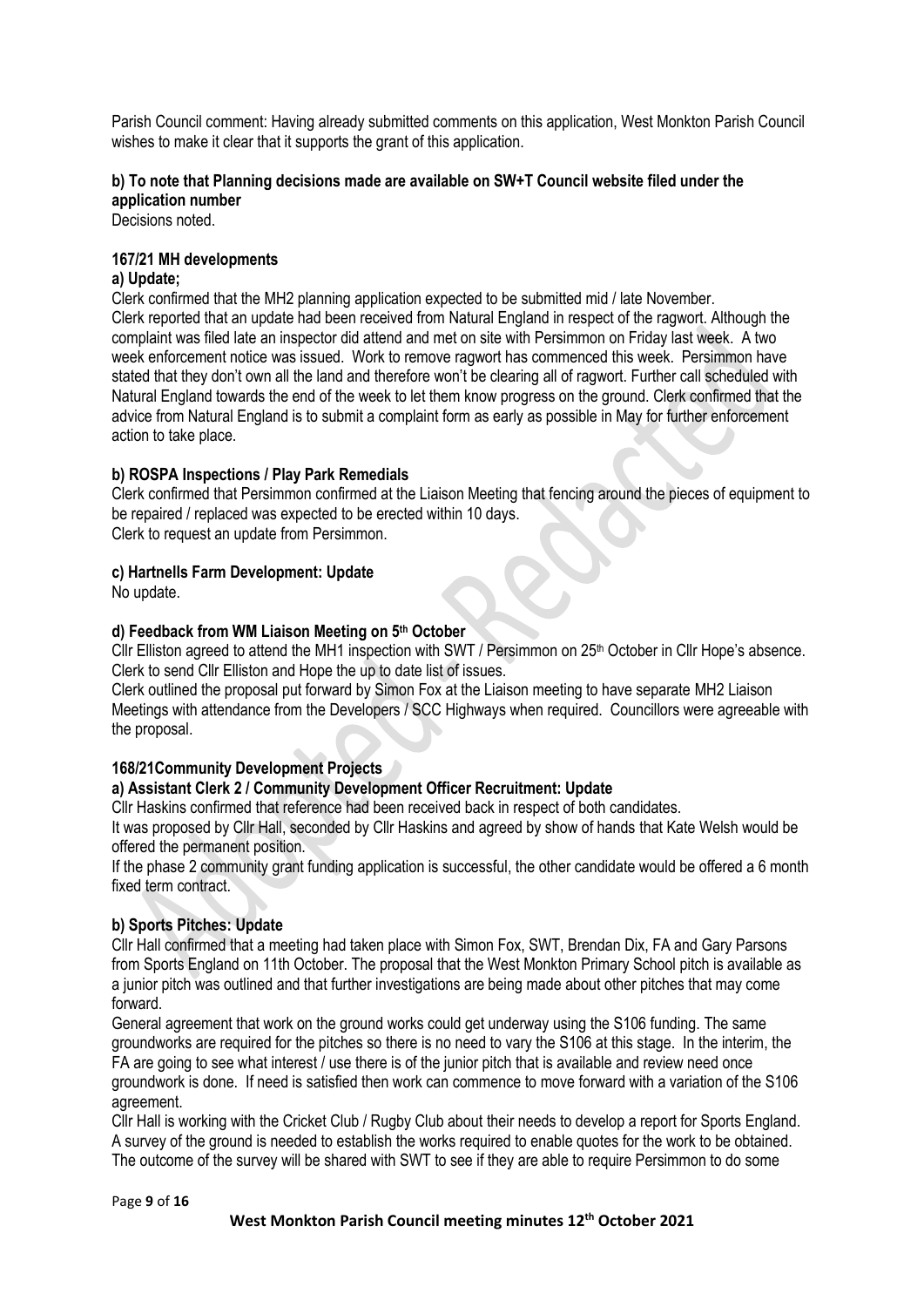works in addition to the S106 funding. Simon Fox to look into the mechanism whereby the S106 funding can be paid to SWT and for PC to draw from that.

The quote to obtain a survey was agreed. Proposed by Cllr Elliston, seconded by Cllr Ellis and agreed by show of hands.

#### **c) Small Improvement Scheme Project: Update**

No update.

## **d) CIL Projects**

#### **Footpaths / Renewing gates and stiles: Update**

In Cllr Gage's absence, Cllr Haskins confirmed that three further gates had been delivered. Assistant Clerk confirmed that post crete for the installation of the gates had also been ordered.

#### **Aginhills Footpath Diversion: Update**

Cllr Hall confirmed that there was no update, Cllr Cavill to chase progress.

#### **Speed Indicator Device: Consider purchase**

Clerk confirmed that the SID had been delivered and that a chaser email had been sent to SCC to get locations for the SID agreed. Clerk to ask Cllr Fothergill for help with chasing progress.

#### **169/21 Community**

## **a) Update; Cllr Elliston**

Cllr Elliston confirmed that he did not have much to report in addition to the road / traffic concerns already expressed / discussed.

#### **b) Community Survey: Update**

Cllr Elliston confirmed that there was nothing to report.

#### **c) Community Website Update**

Clerk provided an update. A tick box has been added to ensure that those submitting an article are writing in their own words, using their own content and their own pictures.

Articles are beginning to be added by the community.

The business directory is awaited – Clerk to follow up progress.

Clerk to request that thicker font is used for each article to make the text easier to read.

#### **d) Community Funding Application: Update**

Clerk confirmed that the outcome of stage two of the application is awaited.

#### **170/21 Environmental**

#### **a) Climate Action Programme for the Parish**

Clerk confirmed that a report provided an update on Facebook engagement levels had been circulated in advance of the meeting.

Assistant Clerk raised the Queens Green Canopy and the proposal to give a free tree to households to support the campaign. Bethan Turner to be asked to developing the marketing material. Assistant Clerk confirmed that a further schedule of work from January for Bethan would be developed shortly for approval.

#### **b) Land next to Old West Monkton Primary School – update**

Assistant Clerk confirmed that the Parish Lengthsman had strimmed and sprayed the land with herbicide. It was noted that it could do with further work. Assistant Clerk to ask the Parish Lengthsman to strim / spray the area again.

Cllr Elliston raised the land behind the new Primary School. Clerk confirmed that a response had not been received from Redrow and that she would send a chaser.

#### **171/21 Local Government Re-Organisation – update**

Nothing further to discuss.

Page **10** of **16**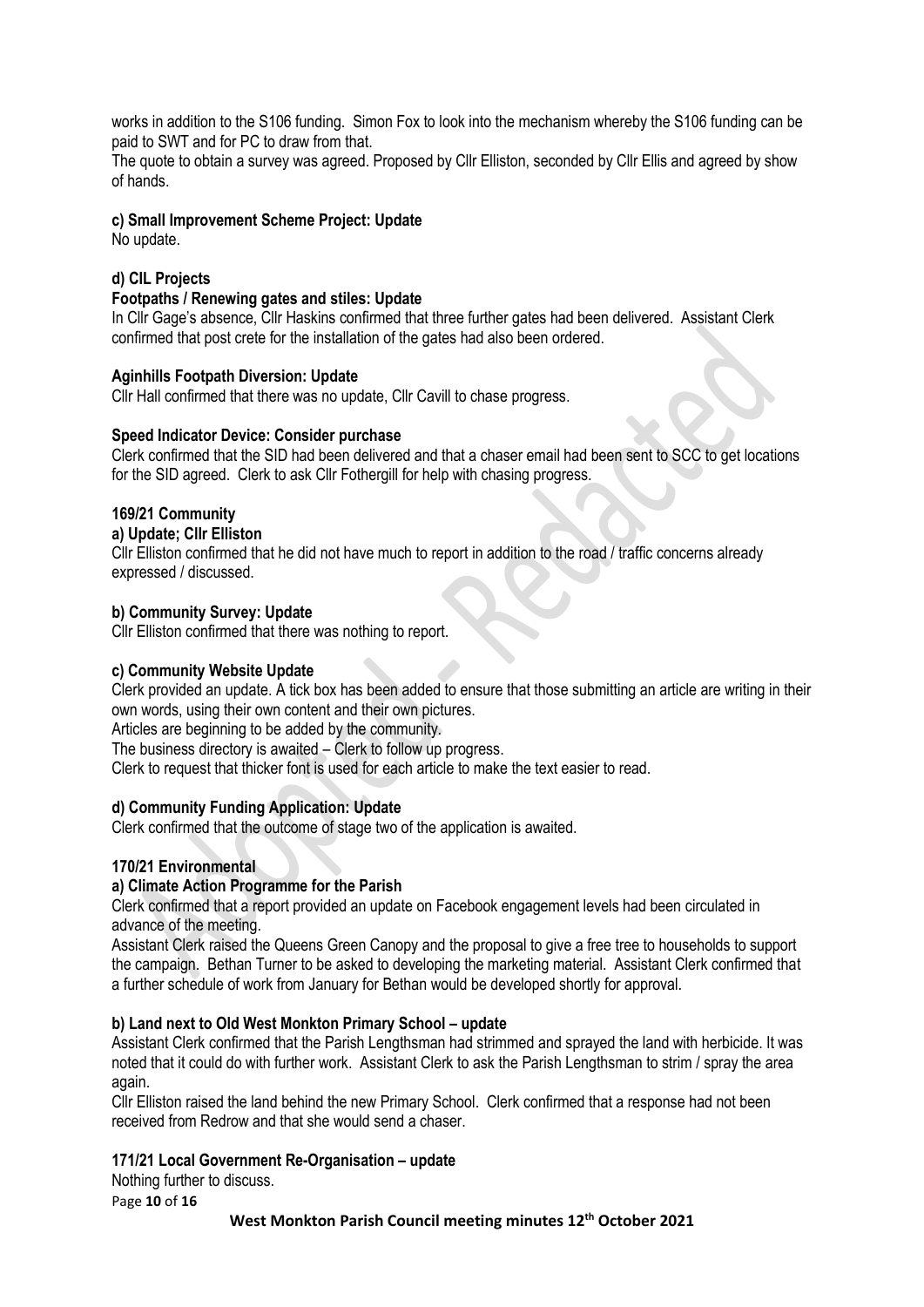#### **172/21 Reports, including recent developments, matters to consider and decisions to be made: a) Bathpool Flood Warden: Mr Kevin Perry**

Mr Perry reported that September rainfall was slightly above average but that there were no problems with the river levels.

The issue with the flap gates from the Old River Tone into the new River Tone reported at the last meeting were sorted within 48 hours.

There has been a further incident of garden waste including fence panels being left on the river bank, this has been reported to the Environment Agency who are taking enforcement action.

Mr Perry is attending the Somerset Prepared Events which are taking place at the moment. Mr Perry has taken the opportunity at the events to raise the MH1 attenuation ponds. The response received indicated that West Monkton isn't the only place with problems with attenuation ponds.

Alun Griffiths is in the process of doing the piling platform as part of the Creech Castle works, which incorporates 5 pipes through it. The work should be completed in February / March then the concrete culvert will be reintroduced.

A meeting has taken placed with FWAG regarding leaky dams. Paperwork is being developed at the moment but it is hoped that three leaky dams will be in place before winter. FWAG representatives are also linking up with and talking to other Parishes.

On other matters, Mr Perry confirmed that he had reported the overgrown pavements on Hyde Lane to SCC and that it was confirmed at the public consultation event arranged by Alun Griffiths, that the foot bridge at Creech Castle will remain following the works.

Finally Mr Perry confirmed that he will be attending the Water Forum event on 19th November.

## **b) NP Delivery Group Chairman: Mr K Tutill / Assistant Clerk; Update.**

Mr Tutill reported provided an update on progress with the Neighbourhood Plan. The HRA and SEA have come back satisfactorily. Ann Rhodes at SWT has recommended that the Parish Councils proceed with the Regulation 16 submission. Documents are being prepared to enable this to happen. Mr Tutill requested authorisation to proceed with the submission. Submission was authorised, proposed by Cllr Elliston, seconded by Cllr Cavill and agreed by show of hands.

## **c) Councillors with roles of responsibility (not all Councillors will have a report to make)**

#### **Footpaths**

In Cllr Gage's absence there are nothing to report.

#### **BACH Chairman**;

In Cllr Gage's absence there was nothing to report.

## **Allotments;**

Clerk outlined the proposed updated tenancy agreement for use from 1st January 2022. The agreement has been updated to include a clause about considerate small bonfires by allotment holders. The proposed tenancy agreement was approved.

## **Highways;**

Cllr Besley raised the hedge along Mead Way next to the post box which is overgrown. Clerk confirmed that the hedge is the responsibility of SWT to cut and that it had been reported to them.

#### **Water Resilience;**

Cllr Cavill and Hall confirmed that there was nothing to report.

#### **Safe Routes to School**;

In Cllr Tully's absence there was no report.

Cllr Cavill provided an update on the safer route to school through the Country Park. SCC have agreed that a central pillar only is required, with no barriers, at the Maidenbrook end entrance. A quote has been obtained from RW Gale for the tarmacking work and Assistant Clerk has applied for the S171 licence. More gravel / dust is going to be required on the pathway and a JCB and roller will also be required. This will mean that the cost of the path will exceed the budget.

## **Public Open Spaces/ Children's Play Areas and Recreation;**

Cllr Hope confirmed that he had nothing to report.

## **Transportation**;

Page **11** of **16**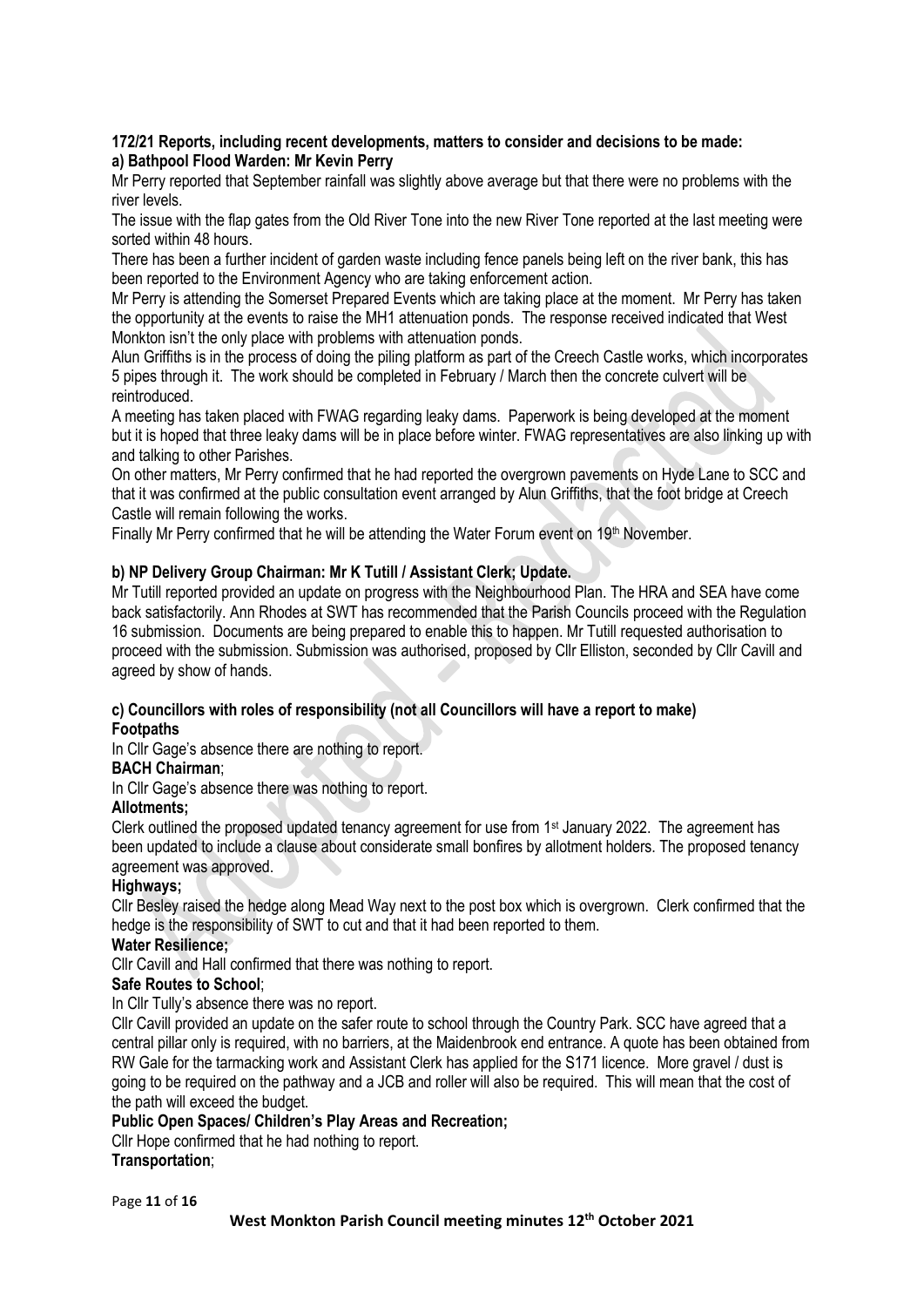Cllr Elliston reported he has a meeting with representatives of Wivey Link on Friday to find out more information about how they operate to inform any community transport proposals that the Parish Council develops.

## **d) Communications Report - Clerk.**

The Communications Report had been circulated in advance of the meeting. Clerk had nothing further to report

#### **e) GDPR**

Nothing to report.

#### **f) WMPC Chairman; Cllr Haskins**

Cllr Haskins reported on the following events:

A358 Dualling Meeting – attended a meeting with representatives of Parish Councils affected by the A358. Some of the Parish Councils have formulated a well-informed response to the consultation. The cost of delivering the project is closed to being unviable, if this happens it will mean that the whole project won't take place including the Henlade bypass element.

LGR Conference on 7<sup>th</sup> October – an interesting conference attended by representatives of Town and Parish Councils. Further meetings will take place in the future.

#### **Representatives on outside bodies/Response to Consultations:**

**g) West Monkton Village Hall Management Committee**

In Cllr Tully's absence there was nothing to report.

#### **h) The Spital Trust**

Cllr Ellis reported that correspondence had been received by the Trust in respect of the dualling of the A358, indicating that the Trust owns some land included in the proposal. This is being looked into by the Trust.

#### **i) Any events at which WMPC was represented**

No other events.

#### **j) Consultations responses to be developed / approved for submission**

Responses to the NALC / DEFRA Local Nature Recovery Strategies and SWT Free Trees consultations were discussed and agreed at the Planning Committee meeting. The responses were approved for submission.

#### **173/21 Finance**

#### **a) BACH Finance to 30 th September 2021.**

Clerk summarised the BACH Finance report circulated in advance of the meeting which confirmed the income and expenditure in relation to the BACH up to the 30<sup>th</sup> September 2021.

Clerk outlined the agreement received from the Primary School in respect of the BACH utilities. The terms of the agreement were accepted. Cllr Gage authorised to sign the agreement on behalf of the Parish Council, proposed by Cllr Hall, seconded by Cllr Ellis and agreed by show of hands.

#### **b) Asset Register – Annual Approval**

The WMPC Asset Register, circulated in advance of the meeting was approved. Proposed by Cllr Ellis, seconded by Cllr Hope and all agreed by show of hands.

#### **c) WM finance**

CIL projects

- o Anticipated costs of supply and installation of Safer Route to School at Country Park on target for estimate up to a maximum of £12,000.00 (CIL Project). Extant quotation from RW Gale for footpath surfacing (2123.00 +vat) awaiting agreement from J Fellingham.
- $\circ$  To note Tacchi Morris refurb CIL project now formally closed. Total cost £16101.51 (ex vat).
- o Does WM PC wish to have a display table for Remembrance Day 11 Nov in the BACH lobby? Any thoughts on Tommy statue for the lobby? (the one at the CP was donated privately). Support to purchase a wreath or other items from the British Legion if necessary:

#### Page **12** of **16**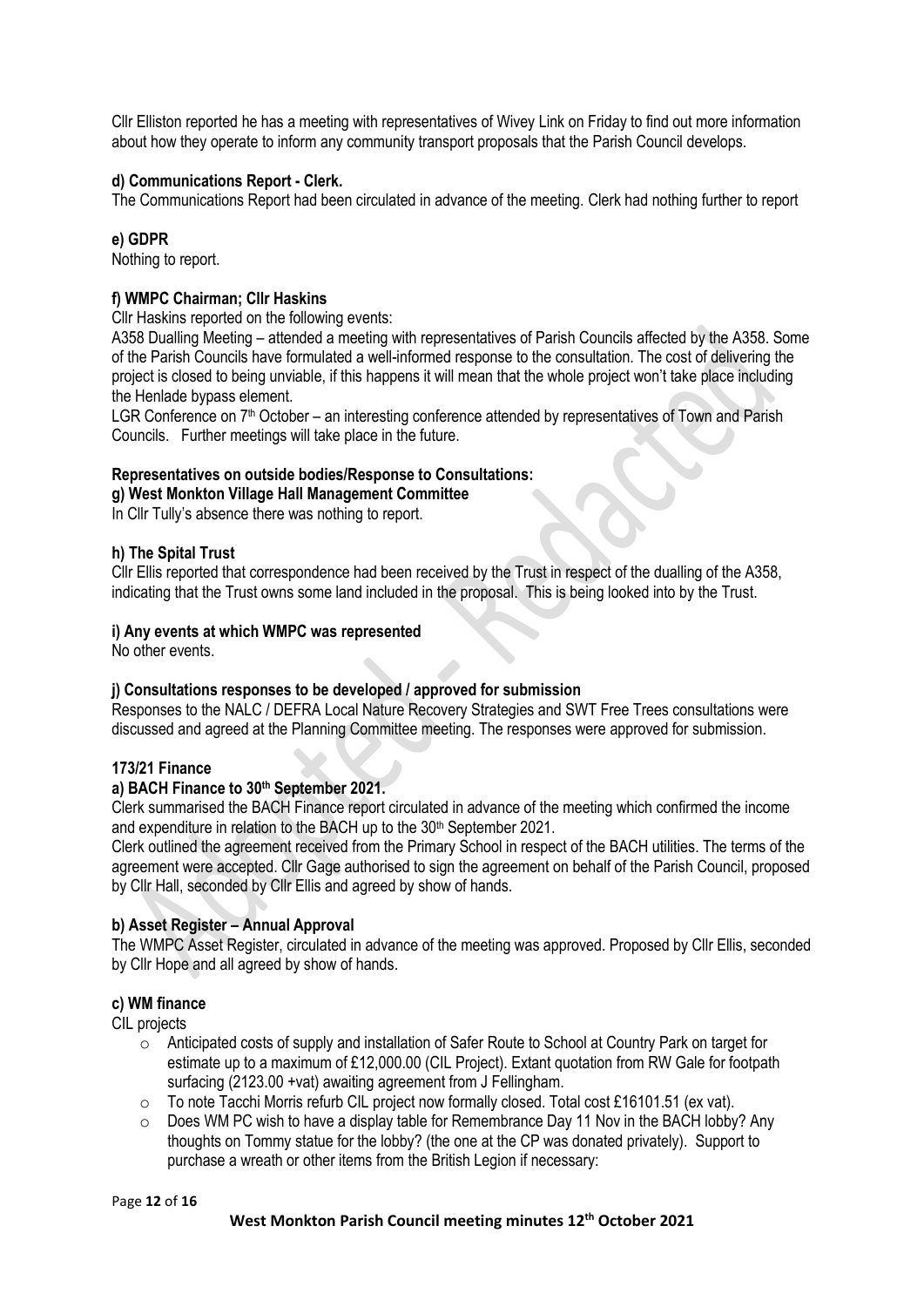It was agreed not to purchase the Tommy silhouette. Use wreath to lay at CP ceremony on 11 Nov.

o Climate Initiative. Hi viz vests purchased 'Safe to School' initiative £697.51 incl vat of 91.40. Cups purchased for Seed competition, within £2000.00 budget agreed for Seed initiative.

#### **d) Receipts and payments**

*Information relating to named, or otherwise identifiable, individuals is confidential and has been redacted in documents placed in the public domain.*

Receipts<br>Interest Lloyds Lloyds<br>
Reflexive Lloyds<br>
Reflexive Left Constants Left Constants Left Constants Left Constants Left Constants Left Constants Left Const<br>
Left Constants Left Constants Left Constants Left Constants Left Constants Left Cons PSDF **Example 1st Statement E** to follow Sept 1st statement Refund on cancelled dropbox subscriptions E77.33 (shown in Oct fin sheet) Second half of Precept **E31754.57** Second quarter vat reclaimed (not yet received) E3034.71

 $£$  to follow Sept 31st

Transferred £10000.00 from Business account to Treasurer's account

| Payments                                               |                |        |         |             |                       |
|--------------------------------------------------------|----------------|--------|---------|-------------|-----------------------|
| payee                                                  | Payment ex vat | Vat    | Total   | How<br>paid | <b>Budget line</b>    |
| A Pritchard litter picking                             | To follow      |        |         | d-d         | wages                 |
| Tailored auto-enrolment pension<br>contributions       | 79.45          |        |         | d-d         | Pension contributions |
| A Shephard Clerks salary                               | To follow      |        |         | bacs        | salary                |
| P Cavill assistant clerks salary                       | To follow      |        |         | bacs        | salary                |
| HMRC month 7                                           | To follow      |        |         | bacs        | Employer/NIC/PAYE     |
| A Shepherd Homeworkers allowance                       | 27.00          |        |         | bacs        | Homeworkers allowance |
| P Cavill homeworkers allowance                         | 27.00          |        |         | bacs        | Homeworkers allowance |
| A Shepherd second qtr expenses                         | 144.60         |        | 144.60  | bacs        |                       |
| P Cavill second qtr expenses                           | 48.93          |        | 48.93   | bacs        |                       |
| S Rolls Lengthsmans Services in Sept                   |                |        |         | bacs        | Lengthsmans services  |
| <b>B Turner Environment initiatives/comms</b><br>Sept  | 175.00         |        | 175.00  | bacs        | environment           |
| Youth Club sweets (Adam Crome)                         | 37.38          |        | 37.38   | bacs        | grant                 |
| SWT 2 <sup>nd</sup> qtr grass cutting dog bin emptying | 2735.94        | 168.00 | 2903.94 | bacs        | env                   |
|                                                        |                |        |         |             |                       |
| Burnham portaloo at CP                                 | 88.00          | 17.60  | 105.60  | bacs        | CP vol                |
|                                                        |                |        |         |             |                       |
| $\overline{\phantom{0}}$                               |                |        |         |             |                       |
|                                                        |                |        |         |             |                       |
| Cost of SID device, invoice expected                   | 1919.00        | 383.80 | 2302.80 |             |                       |
|                                                        |                |        |         |             |                       |
|                                                        |                |        |         |             |                       |
| Ragwort clearance at CP                                |                |        |         |             |                       |
|                                                        |                |        |         |             |                       |

*Any other invoices received before 12 October 2021 £ to follow, to be paid by bacs wherever possible.* Resolution: to make payments described above:

Proposed by Cllr Ellis, seconded by Cllr Elliston and all agreed by show of hands.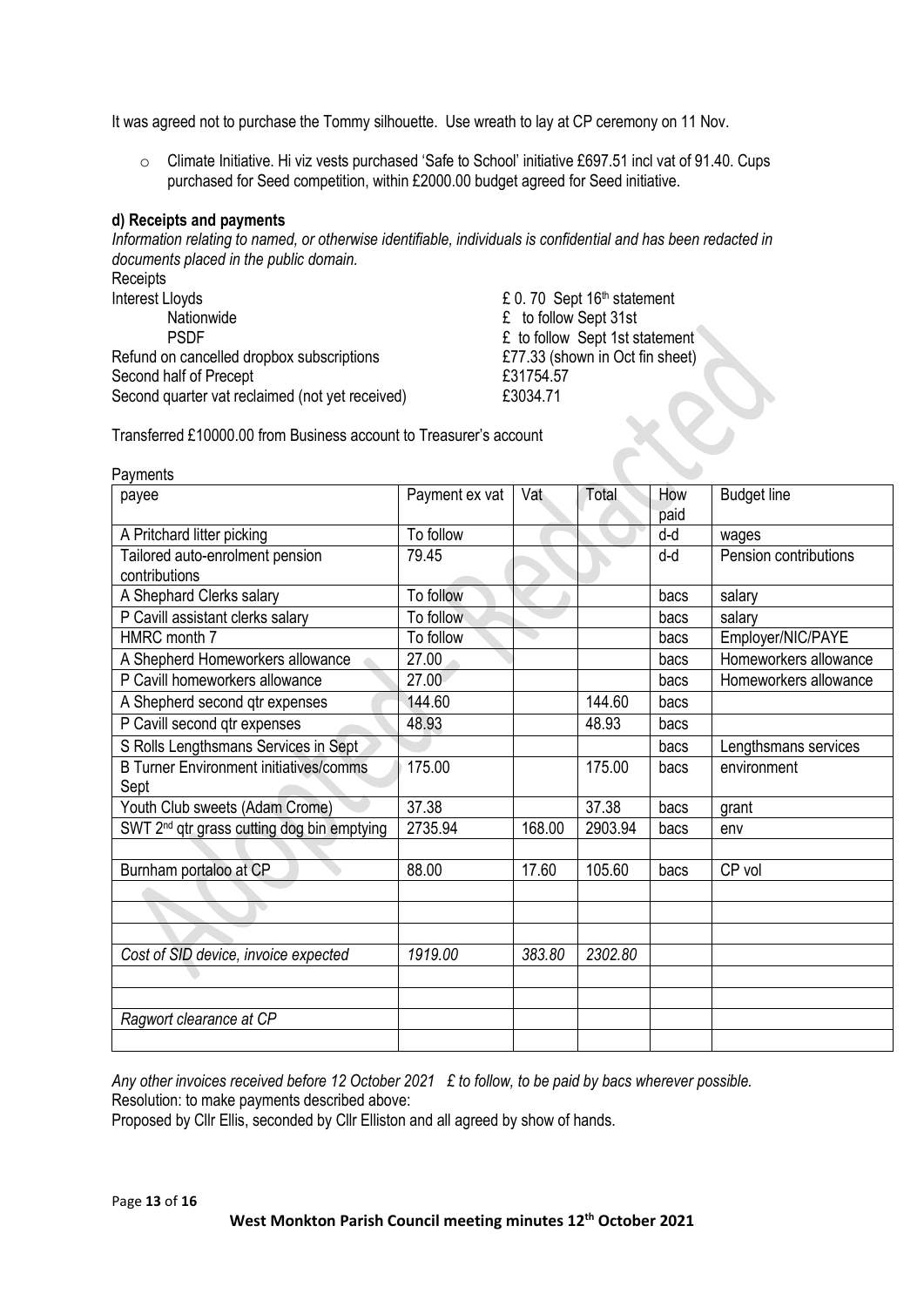Payments made since last meeting of WMPC.

1. To note: Payments made using debit card

Upgrade to Dropbox Business Advanced Plan £540.00 +vat 108.00 = £648.00. Refund on existing subscriptions 39.55 +36.78 = 77.33. (shown in Oct receipts column of fin sheet)

2. To note: Payments by bacs/transfer:

Keys from Fisher and Co for electrical meter box, plus others: goods and carriage 71.23+vat14.25 = 85.48(Env)

Viking orders, stationary, ink, memory sticks: 131.73+vat26.35 = 158.08 and 34.26 +vat 6.85 = 41.11(SA) Miller plant hire for track 2000.00 +vat 400.00 =2400.00 (CIL)

Castle Hill Quarry co ltd stone for track x3 invoices 4237.11 +vat 847.43: 369.47 +vat 73.89: 1126.95 +vat225.39 Total 5733.53 +vat 1146.71 = 6880.24 (CIL)

Bethan Turner Hi viz vests exp reclaim 612.11 + vat91.40 = 703.51 (Env)

Bethan Turner Cups expenses claim £107.31 no vat (env)

A Manchip Fit defib at T-M £120.00 +vat  $24.00 = \text{\textsterling}144.00$  (T-M refurb CIL)

Habitat Aid bluebell bulbs 160.42 +vat32.08 = 192.50 (CPvol)

Bradford Terram for track 360.00 +vat 72.00=432.00 (CIL)

SWT Bollards for track 398.86 +vat79.77 = 478.63 (CIL)

3. To note: Payment by direct debit

Invoice 10360 Sept 25th Monthly payment of £12.00 + vat £2.40 = £14.40 to Tailored Auto Enrolment, for the servicing plan.

Tailored auto enrolment pension deductions: £79.45

Invoice SWS108849 Monthly invoice £59.80 + vat £11.96 = £71.76 to Somerset Web Services (13 mailboxes) April fin sheet)

Survey Monkey annual subscription £320.00 +vat64.00= £384.00

SWS 108718 Annual registration of domain name 20.00 + vat 4.00 = 24.00

SWS 108726 Bus Dir for MM 125.00 +vat 25.00 = 150.00

SWS Monkton Matters balance, web lite hosting, mailbox 173.00 +vat34.60 = 207.60

4. Cheque Nil

5. Transfer between accounts

16<sup>th</sup> Sept 2021 £10000.00 from Lloyds Business account to Treasurers Account. 22<sup>nd</sup> Sept 2021 £10000.00 from Lloyds Business account to Treasurers Account.

## **e) WMPC Bank reconciliation**

Bank reconciliation and budget check: please check on green financial sheet. Ask any questions by email. Bank reconciliation for 1st October is complete and balanced.

General notes on spreadsheet

Each column heading is dated first of the month.

Each monthly receipt column is a snapshot of what has been received in the month prior to 1st of the month. Each monthly expenditure column itemizes payment that will be made (i.e., paying the last month's bills) after 1st of the month. These are the monthly list of payments for approval.

Bank statements for 1st of the month provide the figures shown on the financial sheet (bottom left - hand corner).

Specific notes for WMPC October financial sheet

WMPC Receipts

Shows receipts between 1 Sept and 31 Sept. Includes interest from bank accounts.

WMPC Expenditure details ref green financial sheet

Page **14** of **16**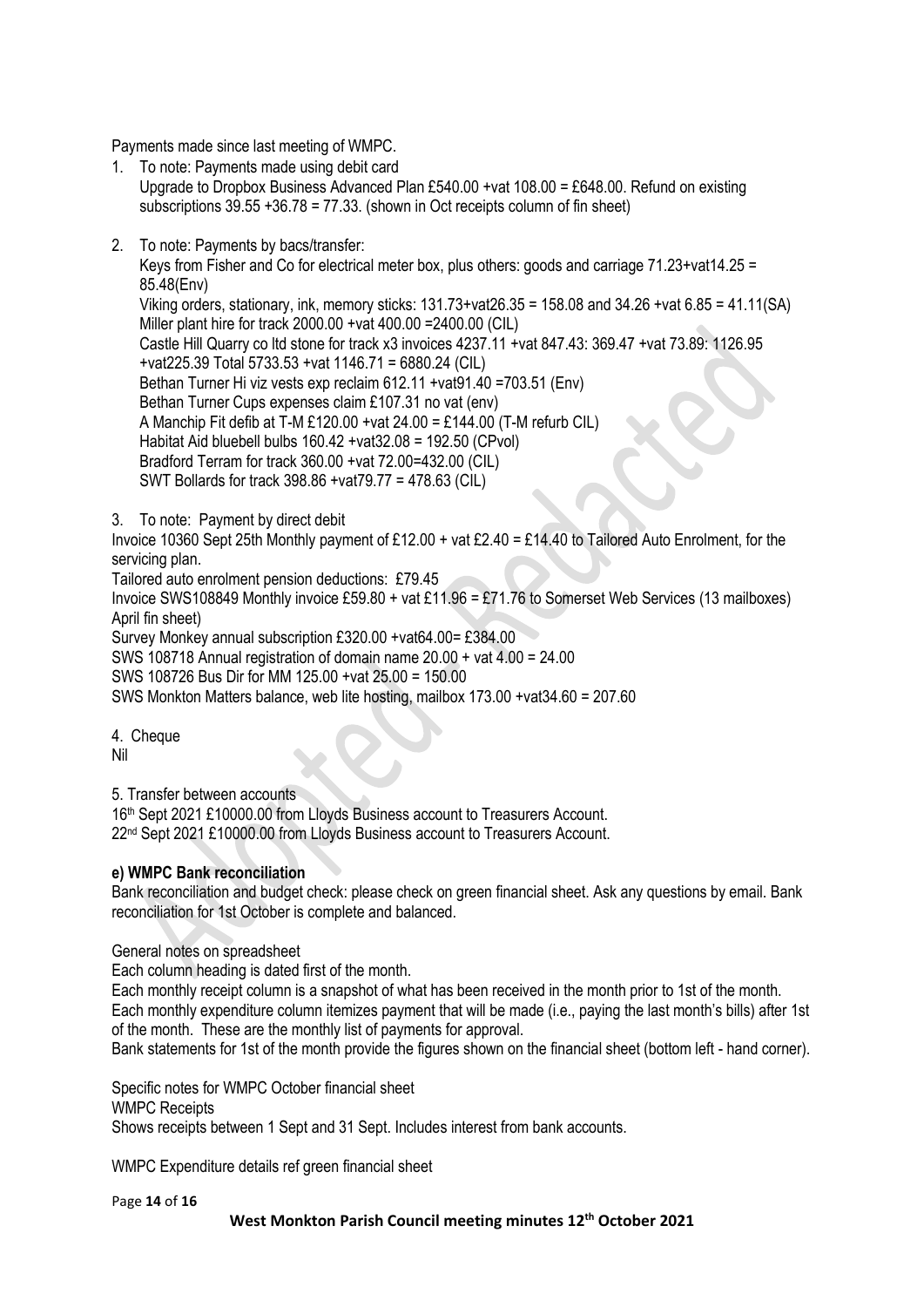## (Incl Sept figures)

Sundry admin: Dropbox upgrade per annum 648.00, two Viking orders, 158.00 and 41.11, Survey Monkey 384.00. Total 1231.19

Env: Keys for meter box 85.48, Bethan claim 703.51, Bethan 175.00, Window cleaning 170.00, M Besley 172.80, set up MM 870.00. Total 2176.79

CIL: Miller 2400.00, Castle Hill 6880.24, Manchip 144.00, Bradfords terram for CP track 432.00, bollards for track 478.63, grass seed 88.99, postcrete 54.00, Mowgate hedge cutting 672.00. Total 11149.86

Sundry Admin: Upgrade dropbox 540.00+ vat108.00 = 648.00, Viking 158.08, Viking 41.11. Total 847.19 (Access trophy cabinet replacement keys 20.00 +vat 4.00 = 24.00 in Sept column of fin sheet)

CPvolunteers Toilet hire 88.00 +vat17.60 = 105.60, expenses reclaim B Gage (diesel, padlocks chain) 159.97, Bluebells 192.50. Total 458.07

## **f) To note the next meeting of the Audit Working Party on Friday 22nd October 2021 at 9.00 am by zoom.**

**g)The Budget setting/Precept meeting date was agreed 30th November at 7.00pm at the BACH.**

## **174/21 Other matters for report only – items for discussion - no decision**

**a) Items for next meeting agenda – by Monday 1 st November 2021 Noted** 

## **Confidential Session**

## **175/21 Country Park Update**

Cllr Mike Batsch, Cheddon Fitzpaine Parish Council, attended the meeting and provided an update on work taking place at the Country Park.

The chestnut fencing for the Forest School has been installed and the steel work and foundations for the structure are complete. The cedar roof for the structure is expected to arrive in approximately 6 weeks following its fireproofing. The work on the pond is expected to commence in mid-November and should be completed in December apart from the planted-out coir matting which will be added in the Spring. A payment schedule has been agreed with the contractor and the deposit has been paid following approval by Cheddon Fitzpaine Parish Council at its meeting on 11th October. Some additional expenditure on additional brackets and the redesign was also approved by Cheddon Fitzpaine Parish Council at its meeting; these costs will be split with the Parish Council.

Arrangements are underway for a Remembrance Service in the Country Park at 2pm on 11<sup>th</sup> November 2021. Rev Mary Styles will conduct the service and representatives of SCC, SWT, the Royal British Legion and the three local Primary Schools will attend along with local residents who lost relatives in the War.

Cllr Mike Batsch tabled information about a Giant Poppy Memorial at the meeting and confirmed that the creator of The Memorial is looking for a permanent location to place it, conversations are taking place with the creator to see if the Country Park could be that location.

Bluebell bulbs have arrived and will be planted as soon as possible by volunteers.

## **176/21 Dates of forthcoming meetings:**

Parish Council:

Second Tuesday in the month 2021: 9th Nov, 14th Dec Planning Committee First Tuesday in the month 2021: 2nd Nov, 7th Dec Audit Working Party: 22nd October 2021 at 9.00am (Virtual) Annual Parish Meeting: 30th March 2022 BACH committee: 23rd November 2021 at 7pm at the BACH Budget and Precept Working Party 30<sup>th</sup> November 2021 at 7pm at the BACH

Meeting finished at 10.32pm